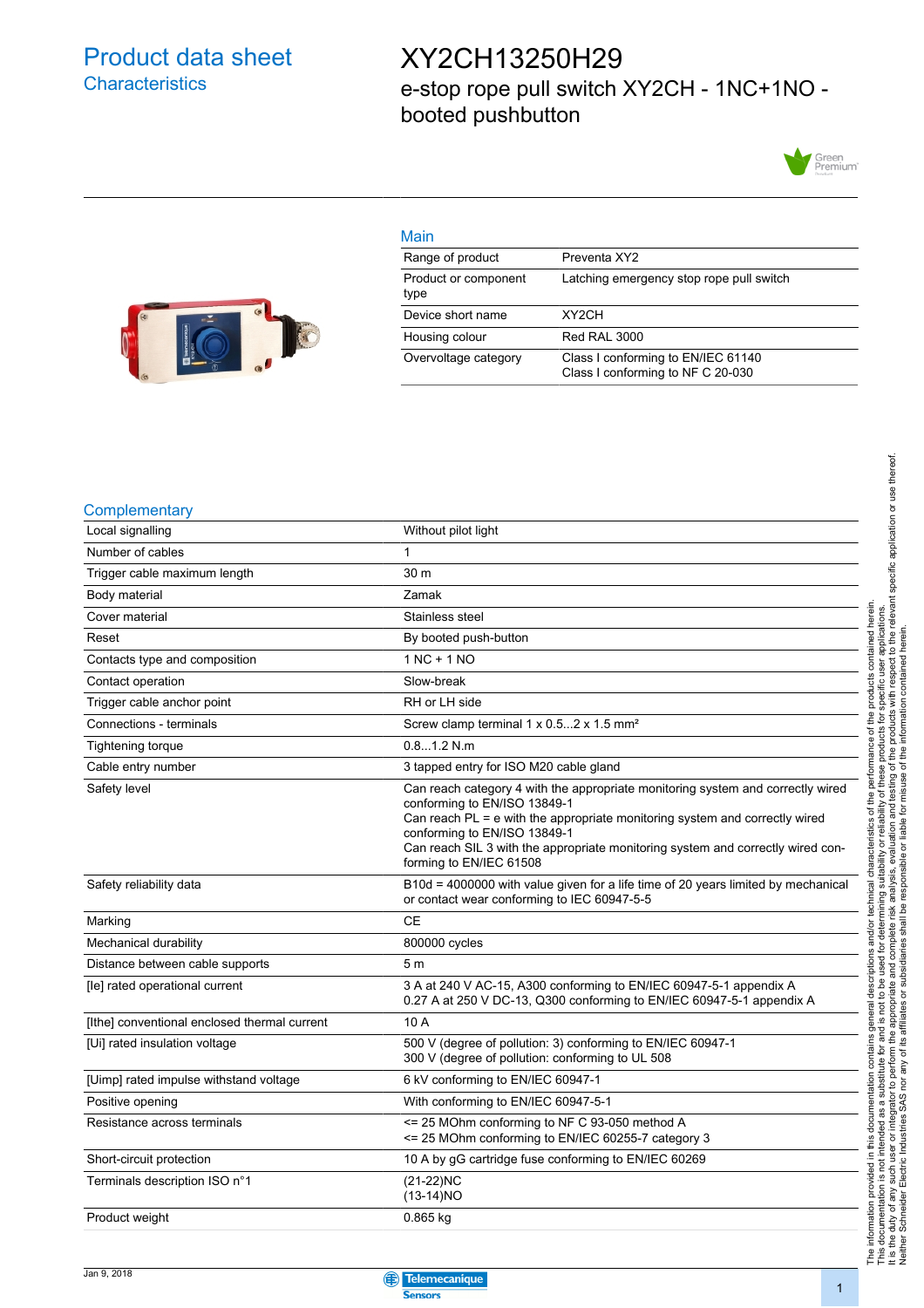### Environment

| Standards                             | EN/ISO 13850<br>Work equipment directive 2009/104/EC<br>EN/IEC 60204-1<br>Machinery directive 2006/42/EC<br>EN/IEC 60947-5-1<br>EN/IEC 60947-5-5 |  |
|---------------------------------------|--------------------------------------------------------------------------------------------------------------------------------------------------|--|
| <b>Product certifications</b>         | UL for category NISD emergency stop devices<br>CCC                                                                                               |  |
| Protective treatment                  | ТC                                                                                                                                               |  |
| Ambient air temperature for operation | $-2570 °C$                                                                                                                                       |  |
| Ambient air temperature for storage   | $-4070 °C$                                                                                                                                       |  |
| Vibration resistance                  | 10 gn (f = 10150 Hz) conforming to EN/IEC 60068-2-6                                                                                              |  |
| Shock resistance                      | 50 gn for 11 ms conforming to EN/IEC 60068-2-27                                                                                                  |  |
| IP degree of protection               | IP65 for conforming to IEC 60529                                                                                                                 |  |

### Offer Sustainability

| Sustainable offer status         | Green Premium product                                                |  |  |
|----------------------------------|----------------------------------------------------------------------|--|--|
| RoHS (date code: YYWW)           | Compliant - since 1004 - Schneider Electric declaration of conformi- |  |  |
|                                  | ty Schneider Electric declaration of conformity                      |  |  |
| <b>REACh</b>                     | Reference not containing SVHC above the threshold                    |  |  |
| Product environmental profile    | Available <b>S</b> Product Environmental                             |  |  |
| Product end of life instructions | Need no specific recycling operations                                |  |  |

### Contractual warranty

Warranty period 18 months

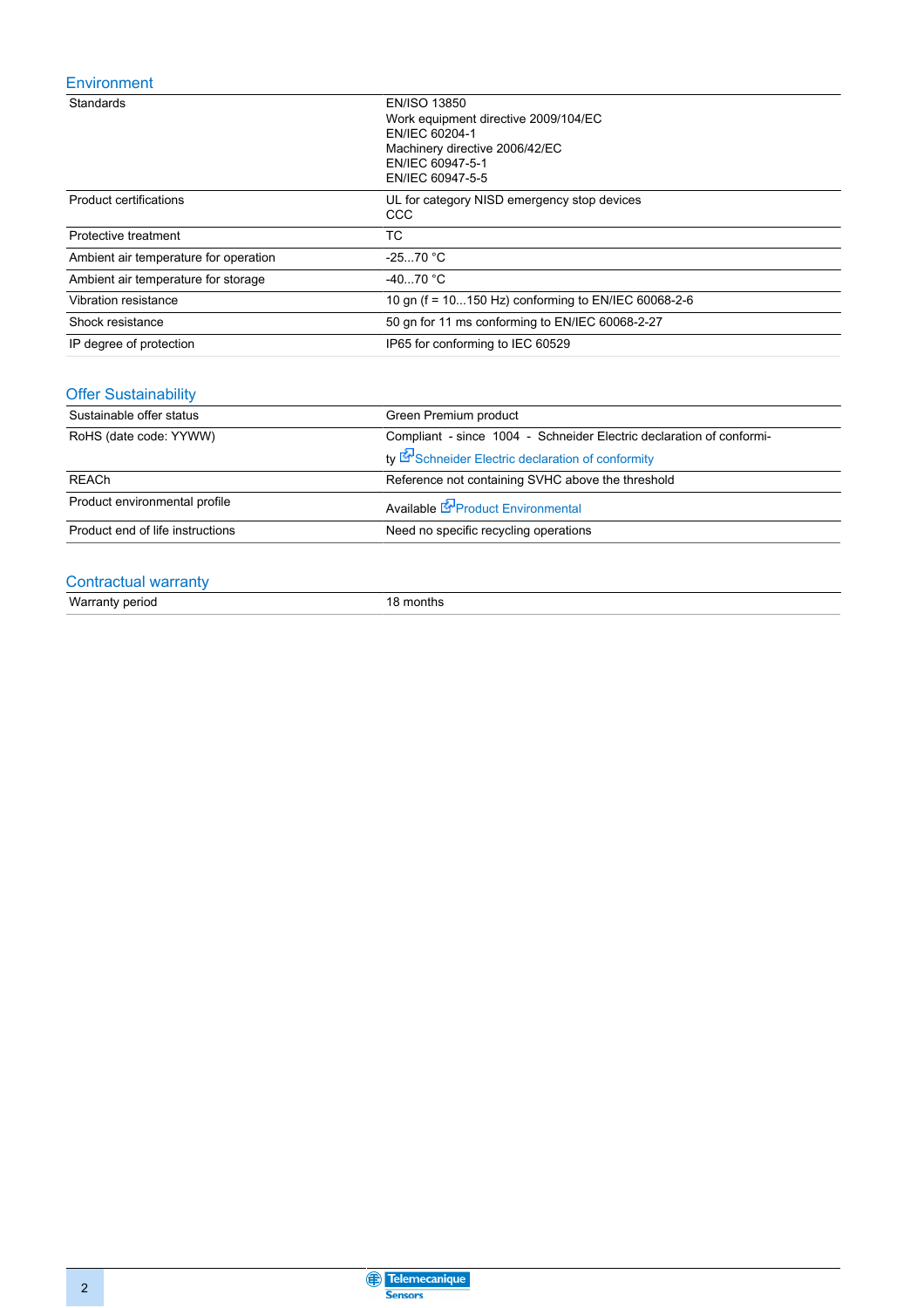Product data sheet Dimensions Drawings

# XY2CH13250H29

### **Dimensions**



(1) Maximum extension.

(2) Tapped entry for ISO M20